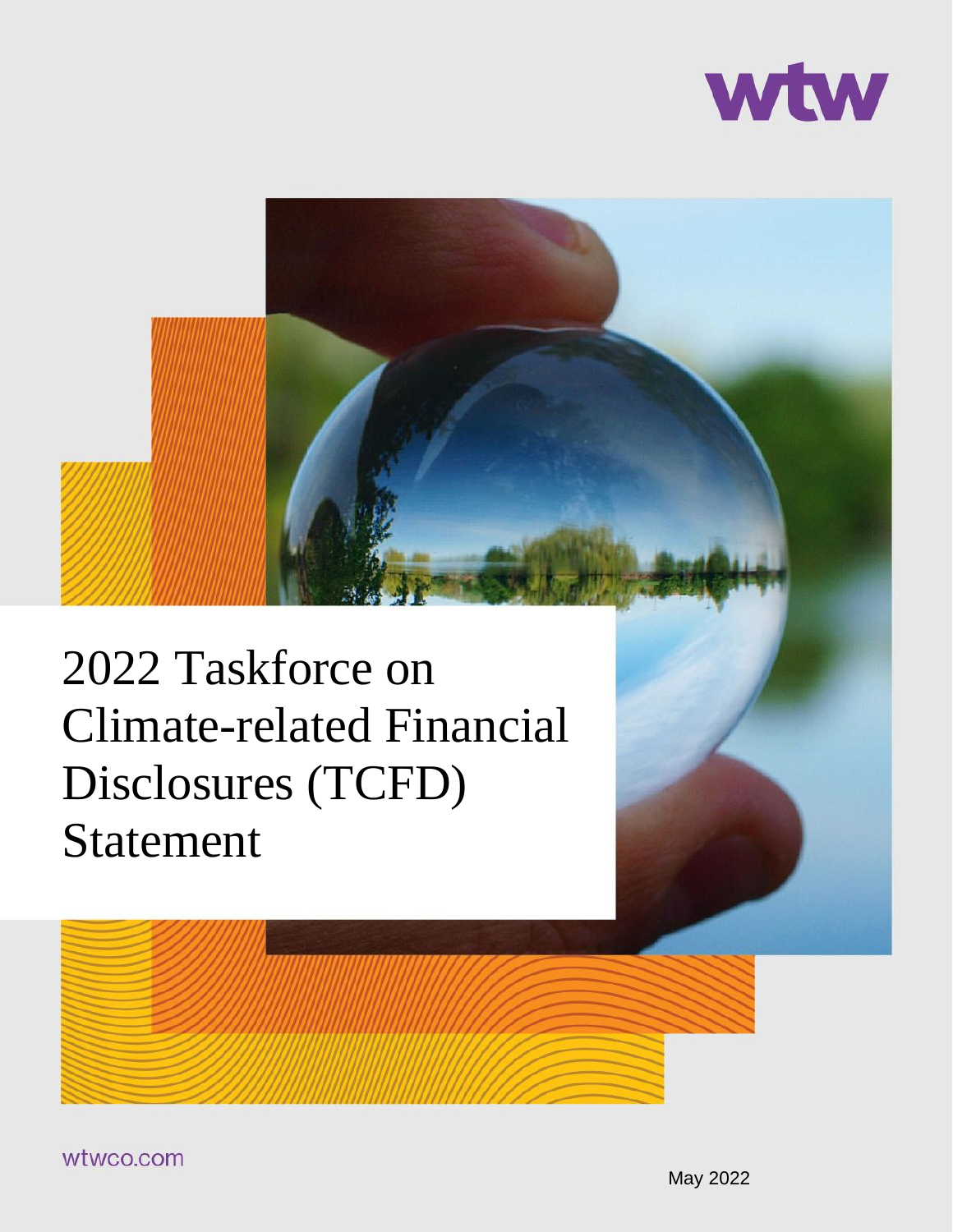### Introduction

As one of the world's leading risk advisory companies, Willis Towers Watson public limited company and its subsidiaries (the "Company" or "WTW") is fully aware of the need to support measures aimed at helping to tackle the impact of climate change. Assessing and mitigating risk, including climate-related risks, represents the core of our business. It also speaks to our company's purpose – "We transform tomorrows".

Climate change and its associated risks impact, to varying degrees, every community and business, regardless of location or sector. WTW is a global leader in helping its clients assess and mitigate the effects of climate change and, where possible, identify new opportunities resulting from such change. Through numerous collaborative partnerships with governments, NGOs, academia and the private sector, WTW is working to help build resilience against climate change, often in the most vulnerable communities. To help deliver on this commitment and guide our overall environmental sustainability efforts, WTW appointed a third-party consultant who will help guide our baseline for future reporting purposes.

As part of our ongoing commitment to sustainability, WTW became a signatory to the **Task Force on** [Climate-Related Financial Disclosures \(TCFD\)](https://www.fsb-tcfd.org/) in 2017.

The TCFD developed recommendations on climate-related financial disclosures that are applicable to organizations across sectors and jurisdictions. The recommendations are structured around four thematic areas:

#### • **Governance:**

The organization's governance around climate-related risks and opportunities.

#### • **Strategy:**

The actual and potential impacts of climate-related risks and opportunities on the organization's businesses, strategy and financial planning.

#### • **Risk Management:** The processes used by the organization to identify, assess and manage climate-related risks.

#### • **Metrics and Targets:**

The metrics and targets used to assess and manage relevant climate-related risks and opportunities.

### **Additional Information**

More information on the Company's environmental, social and governance (ESG) commitments is available on our website at [https://www.wtwco.com/en-US/About-Us/environmental-social-and](https://www.wtwco.com/en-US/About-Us/environmental-social-and-governance)[governance.](https://www.wtwco.com/en-US/About-Us/environmental-social-and-governance)

The Company's 2021 Year-End Proxy Statement, as well as the Company's 2021 Year-End Irish Statutory Accounts are available in the "Investor Relations" section of our website at [www.wtwco.com.](http://www.wtwco.com/)

**Information provided in this and other Company documents is current only as of the date of the relevant document and the Company undertakes no obligation to update those documents.**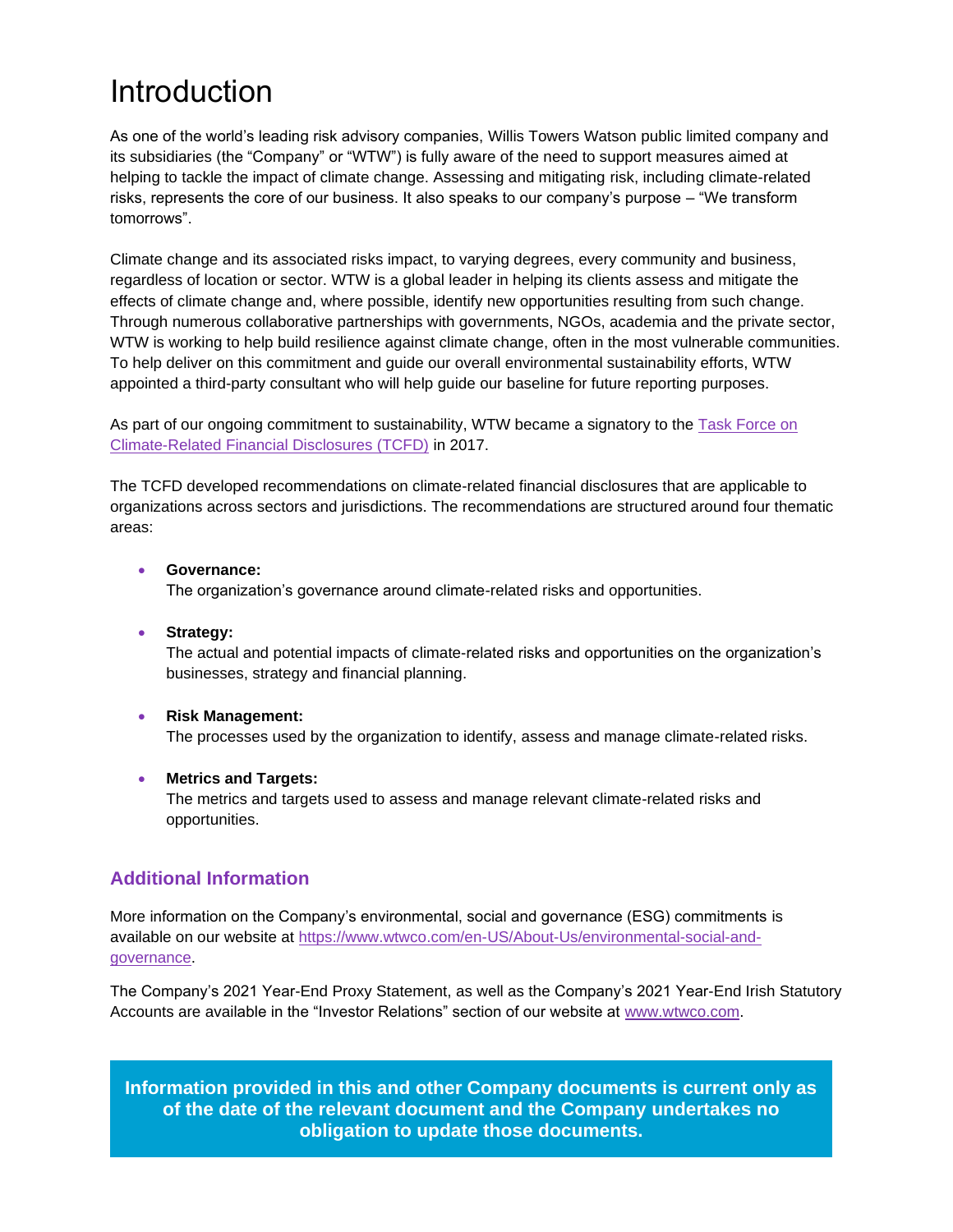### Governance

WTW's Board of Directors, through its Board Committees, oversees the Company's senior management, who is responsible for the strategy and day-to-day operations and management of the Company, including climate-related matters.

With respect to Board oversight of ESG matters in general, the Board takes an approach that the most appropriate committee should maintain oversight over a particular issue rather than concentrating all ESG initiatives into any one Committee. The Committees report to the Board on a regular basis. For example:

- The Governance Committee has oversight of ESG initiatives, reviews ESG disclosure in the proxy statement and discusses with management, on an annual basis, its corporate social responsibility efforts, which include the Company's environmental sustainability program and charitable contributions.
- The Audit and Risk Committee has the primary responsibility of assisting the Board in its oversight of the framework, policies and practices used by management to identify, assess and manage key strategic and operational risks (other than with respect to operational transformation and risks overseen by the Operational Transformation Committee) facing the Company. The Audit and Risk Committee reviews ESG financial disclosure included in documents filed with the SEC or required under Irish law.
- The Operational Transformation Committee oversees risks arising out of the Company's operational processes and functions that support the Company's businesses; as such, it reviews business continuity risks, including climate-related risks, if identified as having a material impact on the business strategy or operations.
- The Compensation Committee reviews talent and culture, including inclusion and diversity, as well as social initiatives such as gender pay gap reporting.

WTW's Chief Risk Officer (CRO), who reports into our General Counsel, is responsible for the Company's enterprise risk management framework and provides quarterly updates to the Audit and Risk Committee as well as the Operational Transformation Committee. As of part of this update, the CRO reports on the Company's risk profile, top risks based on agreed risk appetites and outcomes of detailed risk analysis. Prior to updating the respective Board Committees, the CRO discusses the material risks with the Controls Committee, which is comprised of members of senior management, including the General Counsel (who serves as the Controls Committee Chair), the CFO, the COO, the Chief Human Resources Officer, the Chief Compliance Officer, the Chief Risk Officer, the Chief Auditor, among other leaders from across the company. Pursuant to its charter, the Controls Committee exercises executive oversight of internal controls, risk (including business continuity) and compliance management across the Company and its subsidiaries and reports to the Audit and Risk Committee of the Board.

The Company also has an Enterprise Risk Management Steering Group (ERMSG) which receives quarterly risk reports. The ERMSG has cross business and functional representation and supports a positive risk culture.

Additionally, to reinforce our commitments, our ESG Taskforce provides central governance over our ESG efforts across the organization and to ensure our commitments are aligned with the Company's strategic priorities. The ESG Taskforce is sponsored by our General Counsel, CFO and Chief Administrative Officer, and comprises representatives from across the company.

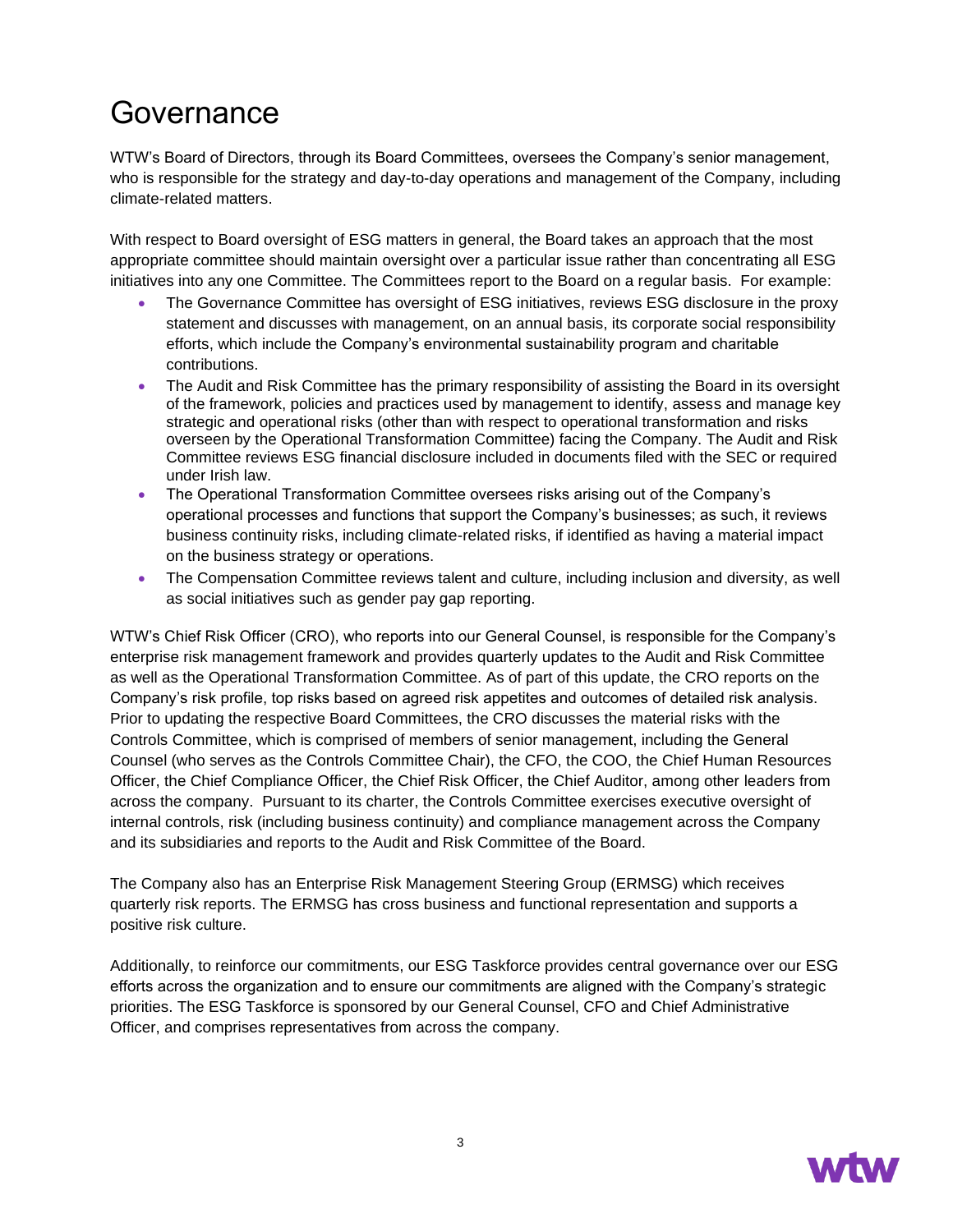### **Strategy**

WTW recognizes that climate change presents a broad spectrum of risk and opportunity, both for our own company and our clients.

Being a responsible and sustainable company is one of the fundamental principles of WTW. Accordingly, addressing climate risk is an element of our business strategy. As an innovative broking, advisory and solutions company, we foster a positive impact through the climate change-related products and services we provide to our clients to facilitate better understanding, exposure management policies, and resilience capabilities with respect to climate risks.

In April 2021, WTW announced its commitment to achieving net zero greenhouse gas emissions in alignment with the Science Based Targets Initiative by 2050 at the latest, with at least a 50% reduction by 2030, across the company's business operations. This includes a commitment to achieving 100% renewable energy supplies across the company's real estate portfolio. We are currently working on the roadmap for meeting these targets. In the meantime, we are making meaningful progress by reducing our need for business travel through the use of virtual meeting technologies and optimizing our real estate footprint.

We describe a number of the Company's climate-related risks below and elsewhere in this report as well as related elements of our Enterprise Risk Management (ERM). We are a professional services company and not an insurance company that underwrites risk for its own account; therefore, our use of modelling and formal scenario planning is different than for insurance companies.

As part of company transformation and cost-saving efforts, specific programs have been identified and designed to address WTW's focus on climate related-issues and risk management. These include investments in technology, training, corporate goal setting and infrastructure support. We recognize the importance of our environmental responsibilities and our impact on the environment. We continue to focus on improving and tracking our emissions globally. In addition to reducing our need for business travel and optimizing our real estate footprint shared above, we are committed to minimizing our environmental impact and carbon emissions through improvements to energy efficiency in our operations, promoting recycling, reducing paper, minimizing the waste we send to landfills, purchasing environmentally responsible office supplies and encouraging our colleagues to adopt environmentally responsible habits.

Climate-related risk is a challenge that requires a multi-disciplinary response. WTW is well positioned to provide bespoke analytical solutions to clients using state-of-the-art technology and the latest in academic findings. Our climate change experts work closely across our global network to provide tailored, client driven advice. WTW has developed an extensive network of relationships with governments, international institutions, regulators and humanitarian organizations to advocate for an integrated approach to achieving climate resilience.

A changing climate presents both a challenge and an opportunity for investors and risk managers alike. WTW works with its clients to identify the full extent of their climate-related risks, in turn helping them to manage their financial and operational risks and improve their sustainability.

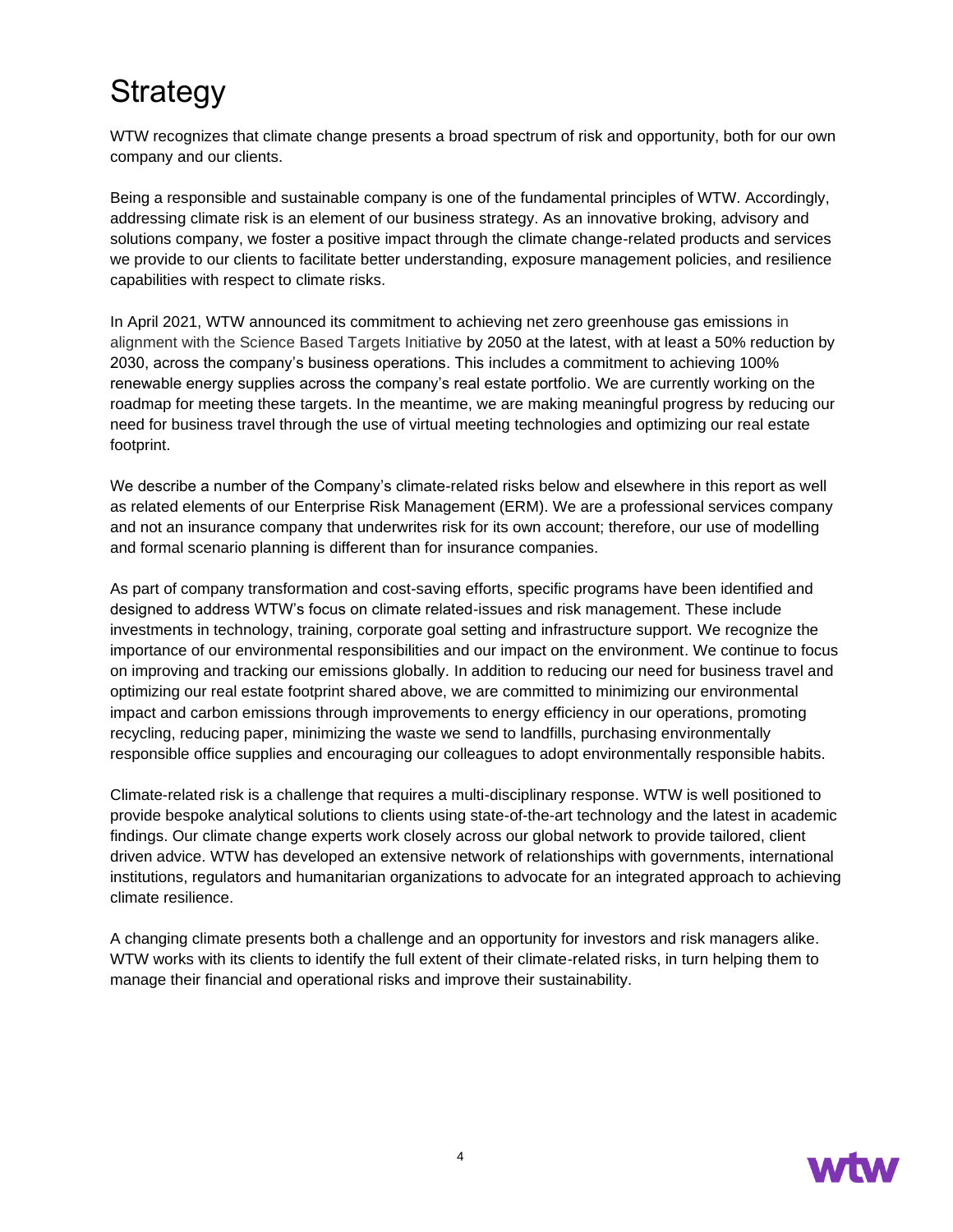# Risk Management

WTW has an enterprise-wide risk management framework which sets up the processes and methodologies for the identification and assessment of risks faced by the Company, including climaterelated risks.

Risk identification is an important component of WTW's overall Risk and Control assessment process. It aims at understanding the risk and its potential likelihood and impact in the context of achieving the Company's strategic objectives. WTW conducts regular risk and control reviews that are designed to capture material risks, controls and key areas of focus to follow up through management actions. WTW considers climate change-related risks when conducting its analysis of key risk areas.

WTW's approach to managing climate-related risks is embedded within its ERM framework and processes. As such, climate-related risks are managed consistently with the other risks faced by the Company.

As described in more detail above, both the WTW Audit and Risk Committee and the Operational Transformation Committee oversee management's approach to risk identification, risk assessment and risk management. These Board committees are supported by management and management-level committees including the WTW Controls Committee, which provides executive management oversight of WTW's internal control system, risk management and compliance within internal policies and procedures.

The ERM process assesses whether management believes there are significant changes in risk profile related to climate change risk that need to be escalated to the appropriate risk governance forum for discussion.

We are a professional services company and our climate risks are different from and more limited than for other companies with more extensive financial exposure to climate (such as insurance companies) or companies with manufacturing facilities. Nevertheless, we face a number of direct risks to our operations that could be exacerbated by changing climate conditions. This includes the risk that our facilities or the operations of suppliers are disrupted by a climate-related event. We also face a number of more indirect risks, such as exposure to economic and political conditions, which could be exacerbated by changing climate conditions. We describe our risks in more detail in the "Risk Factors" section of our Form 10-K. Based on the ERM process as well as prior property-risk modeling completed, the Company believes that the exposure of WTW's properties to climate-related risks is generally limited and mitigated through its insurance program.

WTW relies on a number of key processes to manage climate-related risks. These include:

- Legislative and Regulatory Review. Monitoring legislative and regulatory developments allows the Company to keep abreast of any change in climate-related legislation that may impact our operations globally (e.g., UK Climate Change Act 2008).
- ERM Reporting Dashboards. ERM Dashboards quarterly reporting program supports the assessment of company risks. ERM Dashboards are reviewed by senior management regularly, including through relevant Company committees, and management actions are developed to address identified control weaknesses, as appropriate.

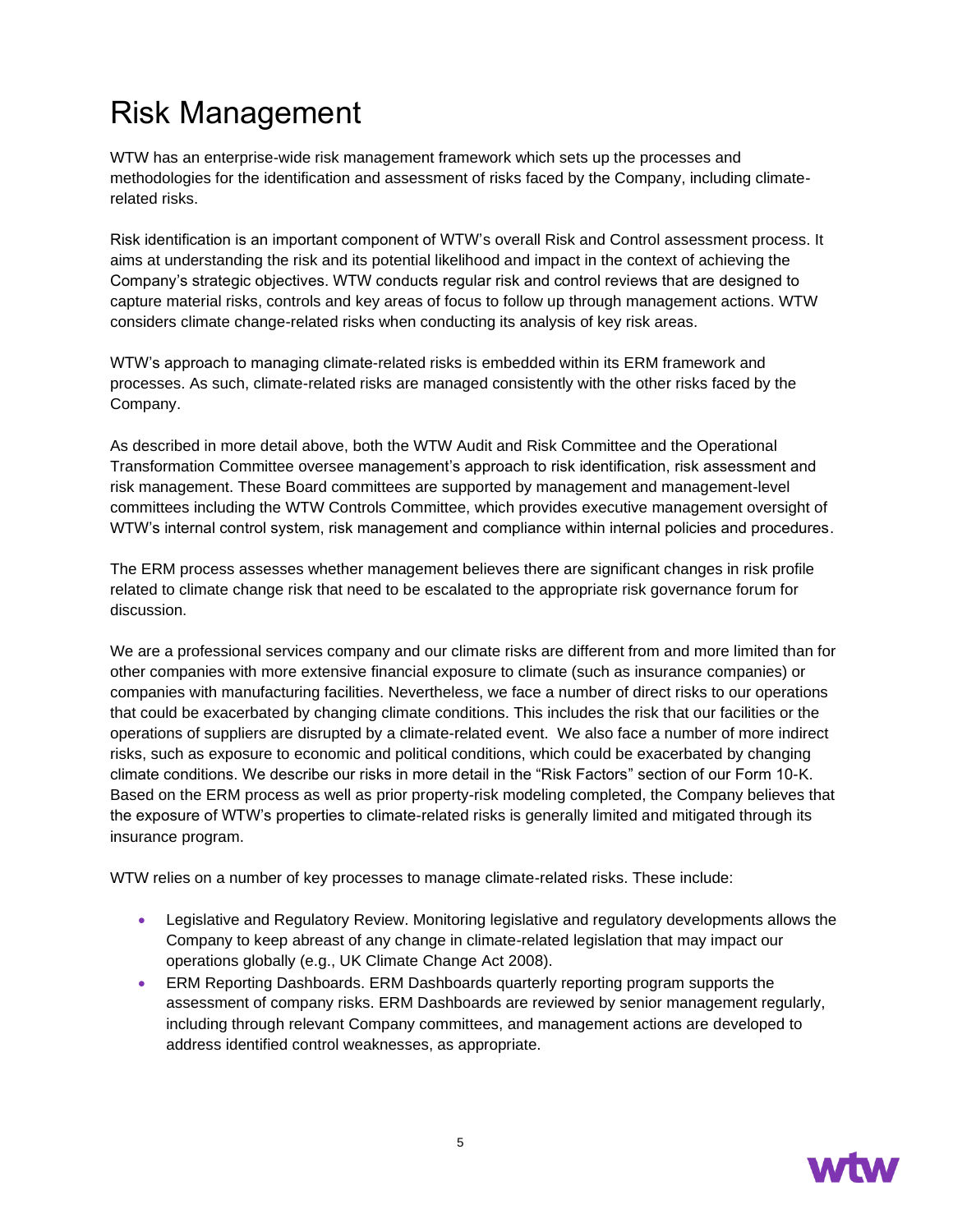- Business Continuity and Disaster Recovery Plans. Extreme weather events (e.g., hurricanes, heat waves, droughts, etc.) can significantly impact our ability to provide continuity of services to our clients. To mitigate this risk, the Company has a comprehensive business continuity program and disaster recovery plans. The level of criticality of locations and business applications is based on detailed impact analysis performed by all segments and lines of business. The results of this analysis determine the level of priority to recover normal business activities.
- Supply Chain Management. The business depends on purchasing goods and services from our suppliers, especially within IT, professional services, travel and real estate, to ensure we can service our customers / clients. Our supply chain network is exposed to potential adverse events, including climate-related disruptions, all of which could impact our ability to service our customers and clients. WTW actively works with our key / strategic suppliers (such as key IT suppliers) in terms of their disaster recovery / business continuity plans with the goal of mitigating any disruptions of service to the Company. This approach is currently being strengthened, through enhancing the supplier onboarding checks and ongoing supplier risk management processes focused on risk mitigation, social responsibility and climate change.
- Climate Steering Group. The Company's Climate Steering Group, chaired by its CEO, was established to coordinate climate-related activities across WTW. In addition, our partnership with the World Economic Forum (WEF) will allow us to work with the WEF on the United Nation's Climate Action Summit.

# Metrics and Targets

In April 2021, WTW announced its commitment to achieving net zero greenhouse gas emissions in alignment with the Science Based Targets Initiative by 2050 at the latest.

See press release here:

#### <https://www.wtwco.com/en-US/News/2021/04/willis-towers-watson-commits-to-net-zero>

We are currently focused on base-lining our environmental data, setting new carbon reduction targets and developing an approach to track and report our emissions and carbon footprint. To help deliver on this commitment and guide our overall environmental sustainability efforts, WTW appointed a third-party consultant who will help guide our baseline for future reporting purposes.

We are in the process of designing and implementing processes to reduce our carbon footprint. Our work involves reducing our environmental impact and carbon emissions through improvements to energy efficiency in our operations, reducing our need for business travel through the use of virtual meeting technologies, promoting recycling and reducing the waste we send to landfill.

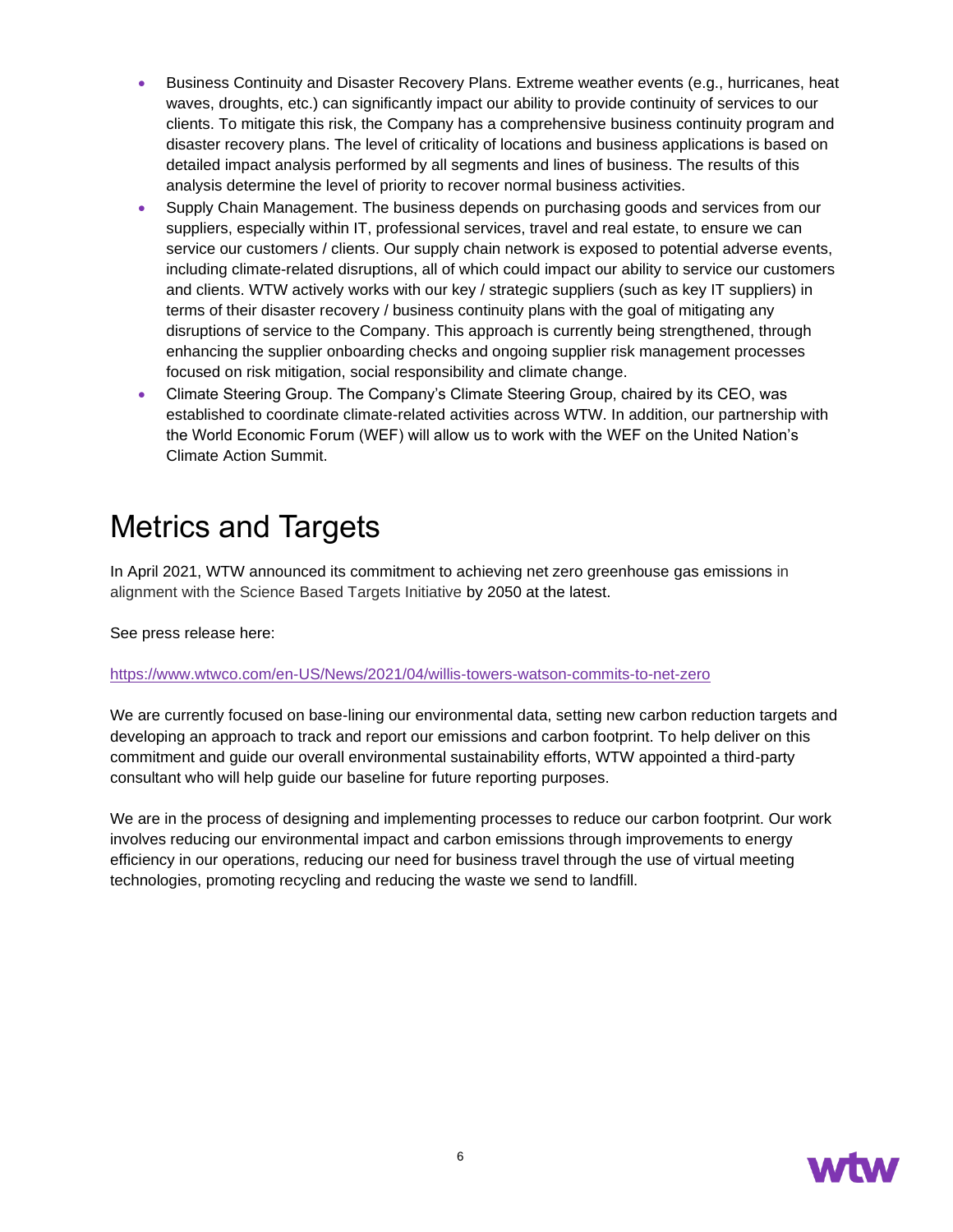# Client Services

Climate risk-related opportunities cover all aspects of our people, risk and capital related businesses.

### **People**

- Advising our clients on ESG through areas such as:
	- ‒ Support for boards providing oversight on ESG matters, including through the measurement and disclosure of ESG performance, and consideration of ESG metrics in executive and/or broad-based incentives.
	- ‒ Stakeholder awareness, education, and awareness
	- ‒ Employee Experience (EX) and Employee Value Proposition (EVP) work with clients, which stresses the importance of ESG and related issues to many segments of the population and the impact on Purpose, Work, People, and Total Rewards (e.g., pay, benefits, careers, wellbeing)
	- ‒ Diversity, Equity & Inclusion (DEI), wellbeing (physical, emotional, financial, and social), and financial resilience
	- ‒ Employee sensing, with focus on the importance of culture and an ESG orientation as an engagement driver
	- ‒ Data and analytics around ESG
- Specific to Sustainable Human Capital, we have:
	- ‒ Developed and are rolling out a framework and content on Sustainable Human Capital, which includes support for process, programs, and technology that drive sustainabilityrelated growth opportunities, including ESG activities and measures.
	- ‒ Created an inventory of sustainable human capital measures, including those connected to ESG and environmental impact.
	- ‒ Updated our human capital risk model to include factors relating to culture and climate impact.
	- ‒ Updated our definition of culture to include "healthy company" dimensions, including ethical conduct and behaviors.

### **Risk**

- WTW is assisting its clients to assess, quantify and manage the physical, transition and liability risks associated with climate change. We do this by combining the latest climate modelling and analytics with enterprise risk management-type assessments, and actuarial analysis to identify and quantify climate risks and develop strategic risk management approaches in close collaboration with our clients.
- WTW and partners created Climate Transition Pathways (CTP), an accreditation framework that provides insurance companies and financial institutions with a consistent approach to identifying businesses with effective low carbon transition plans.
- Assisting governments, cities, and multilateral organizations with strategies to improve their climate resilience and disaster risk financing.
- Natural catastrophe modelling, which helps clients to understand the implications of climate change on their risk exposures and financial performance.
- Physical insurance and contingent finance, including risk transfer and the integration of climate risk factors into investment decision making and asset management strategies.
- Climate-related Legal Liability Insurance, Contingent Finance and Climate-resilient investment.

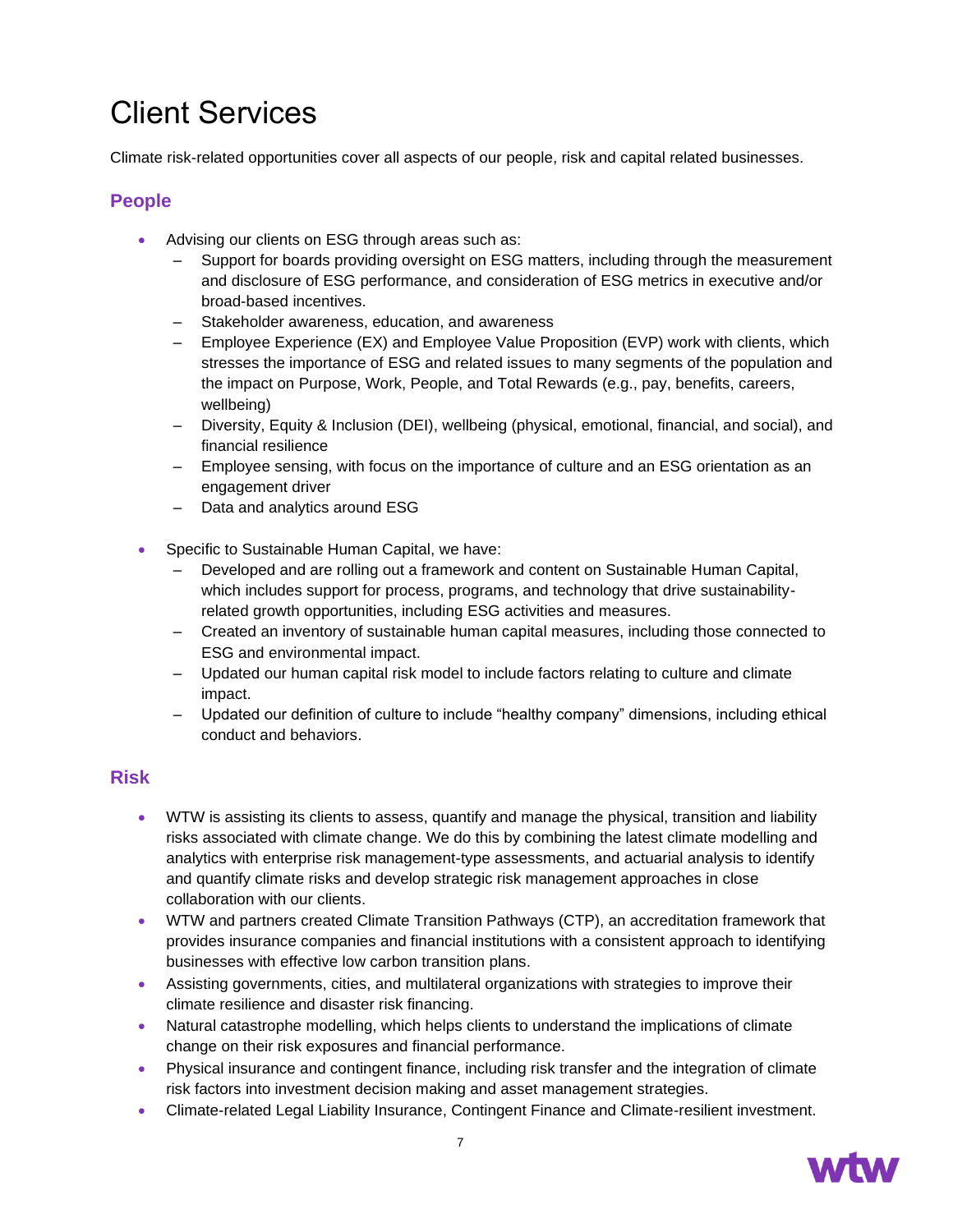• Assisting clients to align their people strategies with their climate strategies and integrate climate resilience into their operations and governance structures.

#### **Capital**

- In our Investment business, we provide advice and solutions to institutional investors globally with \$4.8tn<sup>1</sup> in assets, as well as running discretionary mandates with \$186.6bn<sup>2</sup> in assets under management. We view sustainable investment as central to successful long-term investment outcomes for our clients, and therefore embed sustainability, including climate risks and opportunities, within our advice and solutions.
- Given the scale and systemic nature of climate change, we recognize it as a significant and financially material risk for investors, and therefore use a range of tools, data and strategies to measure and help manage it accordingly for our clients.
- In 2021, we committed 100% of our fully discretionary delegated investment portfolios to net zero greenhouse gas emissions by 2050 at the latest, with at least a 50% reduction by 2030. This commitment has been made via the Net Zero Asset Managers Initiative (NZAMI). We also cofounded and launched the Net Zero Investment Consultants Initiative (NZICI). We have begun publicly reporting on our progress towards net zero – please refer to our Sustainable Investment Annual Report for that.
- We co-created and launched the Climate Transition Index (CTI). This is a family of indices offering investors an innovative solution to help manage climate risk whilst capturing our latest investment thinking and research. It provides a more sophisticated approach to climate risks management through our proprietary Climate Transition Value at Risk (CTVaR) methodology. We help our clients allocate capital to particular investment opportunities related to climate change which include controlled environments sustainable agriculture, solar and hydro renewable energy projects, district heating, energy from waste facilities, electrification of transport and reforestation.
- We use proprietary climate scenario modelling to assess the impact of different emissions pathways on asset returns and liability profiles, from both a top-level perspective, and across different industries, sectors, and countries.
- We use detailed ESG, climate and carbon data analytics, including multiple sources of third-party data, to identify overall portfolio risks as well as security-specific issues and areas of most significant risk exposure. We have created a brand-new portfolio level climate dashboard aligned to the Climate Financial Risk Forum climate data and metric guide which we co-led. This allows our clients and portfolio managers to access their climate metrics and monitor progress in an efficient and effective way.
- We were one of the first wave of applications recognized by the Financial Reporting Council in 2021 as a signatory of the 2020 UK Stewardship Code. Climate risk is the top priority in our stewardship and engagement activities. Since 2015, we have partnered with EOS at Federated Hermes, a leading stewardship provider on public policy engagement, corporate engagement and voting services to supplement that of asset managers. On behalf of our clients, they engage with all types of companies to improve sustainability practices and climate change action remains their top priority.



Source: Willis Towers Watson. All figures are subject to change.

<sup>1</sup> Assets under Advice as at December 31, 2020

<sup>2</sup> Assets under Management as at December 30, 2021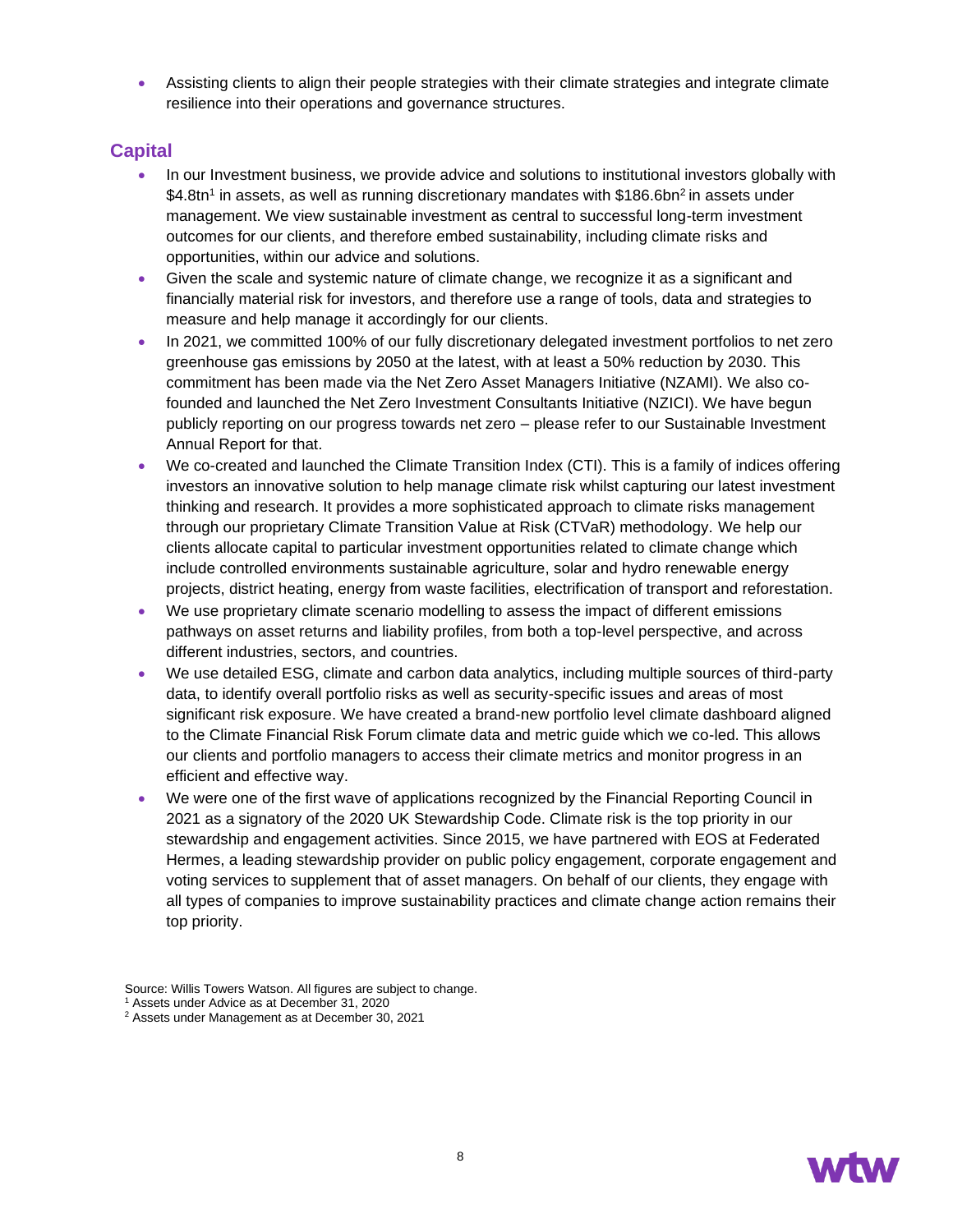# Legal Disclaimer

Many of the targets, goals, impacts, policies, and programs described in this report are aspirational, and as such, no guarantees or promises are made that these goals and projects will be met or successfully executed.

In this report we may use certain terms that the TCFD or others refer to as "material" to reflect the issues or priorities of the company and its stakeholders. Used in this context however, these terms are distinct from, and should not be confused with, the terms "material" and "materiality" as defined by, or construed in accordance with, securities or other laws and regulations. Accordingly, issues or priorities considered material for purposes of this report may not be considered material in the context of our financial statements, reporting with the U.S. Securities and Exchange Commission ("SEC"), or our other public statements.

This report includes certain non-financial data and information which is subject to measurement uncertainties resulting from limitations inherent in the nature and the methods used for determining such data. The selection of different but acceptable measurement techniques can result in materially different measurements. The precision of different measurement techniques may also vary.

### **Disclaimer Regarding Forward-Looking Statements**

We have included in this document 'forward-looking statements' within the meaning of Section 27A of the Securities Act of 1933, and Section 21E of the Securities Exchange Act of 1934, which are intended to be covered by the safe harbors created by those laws. These forward-looking statements include information about possible or assumed future results of our operations. All statements, other than statements of historical facts, that address activities, events or developments that we expect or anticipate may occur in the future, including such things as our outlook, metrics and targets, the impact of the global pandemic on our business, future capital expenditures, ongoing working capital efforts, future share repurchases, financial results (including our revenue, costs or margins), the impact of changes to tax laws on our financial results, existing and evolving business strategies and acquisitions and dispositions, including the sale of Willis Re to Arthur J. Gallagher & Co. ('Gallagher'), demand for our services and competitive strengths, goals, the benefits of new initiatives, growth of our business and operations, our ability to successfully manage ongoing leadership, organizational and technology changes, including investments in improving systems and processes, our ability to implement and realize anticipated benefits of any costsavings initiatives including the multi-year operational Transformation program, and plans and references to future successes, including our future financial and operating results, plans, objectives, expectations and intentions are forward-looking statements. Also, when we use words such as 'may,' 'will,' 'would,' 'anticipate,' 'believe,' 'estimate,' 'expect,' 'intend,' 'plan,' 'continues,' 'seek,' 'target,' 'focus,' 'probably,' or similar expressions, we are making forward-looking statements. Such statements are based upon the current beliefs and expectations of the Company's management and are subject to significant risks and uncertainties. Actual results may differ from those set forth in the forward-looking statements. All forwardlooking disclosure is speculative by its nature.

A number of risks and uncertainties that could cause actual results to differ materially from the results reflected in these forward-looking statements are identified under Risk Factors in Item 1A of our Annual Report on Form 10-K and in our subsequent filings. Copies are available online at [www.sec.gov](file://///wwc/detroit/data01/Conf/Byrnes%20-%20TW%20Data/WTW-2022/www.sec.gov) or [www.wtwco.com.](file://///wwc/detroit/data01/Conf/Byrnes%20-%20TW%20Data/WTW-2022/www.wtwco.com) The risk factors described in our filings are not the only risks and uncertainties that we